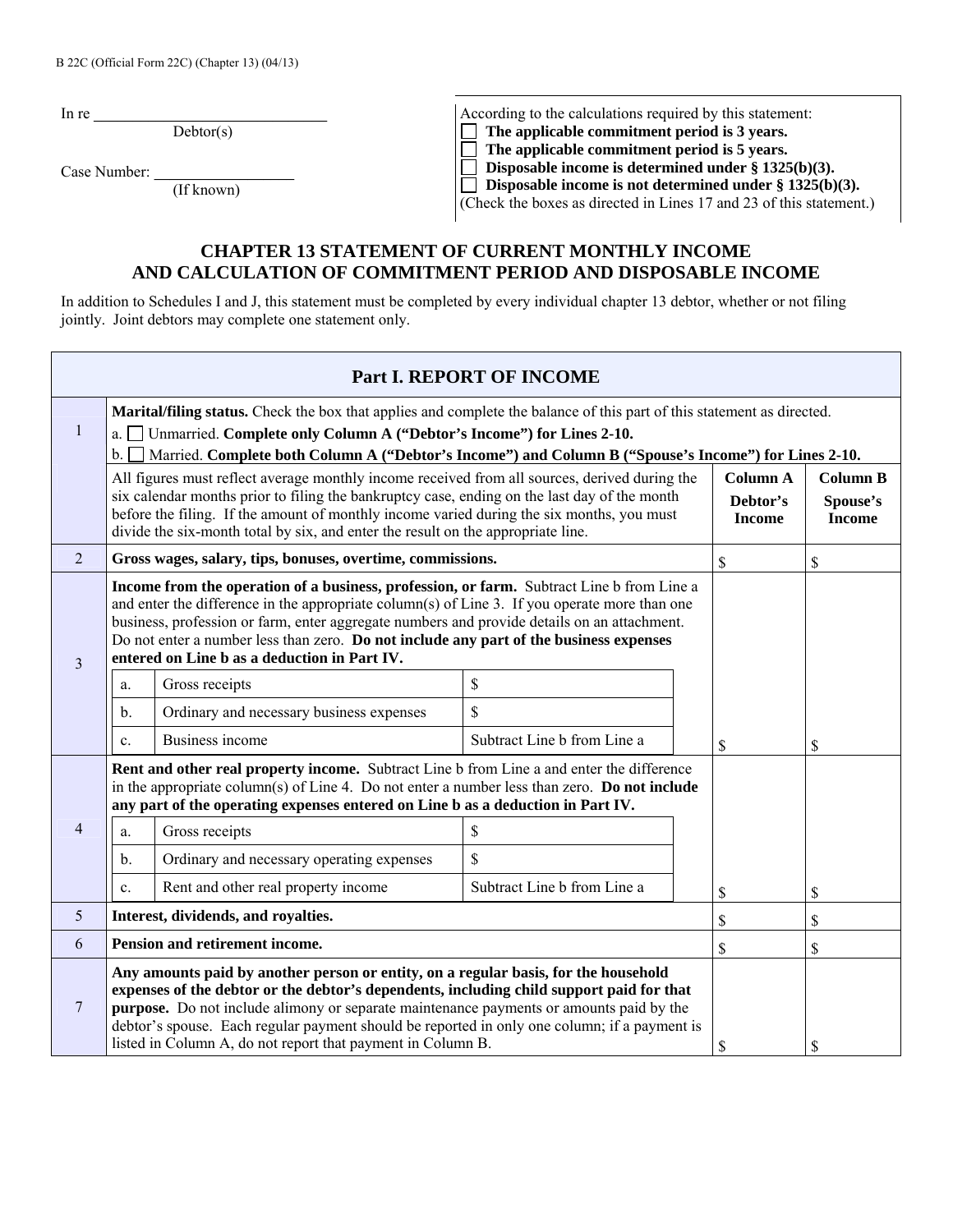|    | B 22C (Official Form 22C) (Chapter 13) (04/13)                                                                                                                                                                                                                                                                                                                                                                                                                                                                                                                                                                                                                                                                                                                                                                                             |           |    |          |  |  |  |
|----|--------------------------------------------------------------------------------------------------------------------------------------------------------------------------------------------------------------------------------------------------------------------------------------------------------------------------------------------------------------------------------------------------------------------------------------------------------------------------------------------------------------------------------------------------------------------------------------------------------------------------------------------------------------------------------------------------------------------------------------------------------------------------------------------------------------------------------------------|-----------|----|----------|--|--|--|
| 8  | <b>Unemployment compensation.</b> Enter the amount in the appropriate column(s) of Line 8.<br>However, if you contend that unemployment compensation received by you or your spouse<br>was a benefit under the Social Security Act, do not list the amount of such compensation in<br>Column A or B, but instead state the amount in the space below:                                                                                                                                                                                                                                                                                                                                                                                                                                                                                      |           |    |          |  |  |  |
|    | Unemployment compensation claimed to<br>be a benefit under the Social Security Act   Debtor \$                                                                                                                                                                                                                                                                                                                                                                                                                                                                                                                                                                                                                                                                                                                                             | Spouse \$ | \$ | \$       |  |  |  |
| 9  | Income from all other sources. Specify source and amount. If necessary, list additional<br>sources on a separate page. Total and enter on Line 9. Do not include alimony or separate<br>maintenance payments paid by your spouse, but include all other payments of alimony or<br>separate maintenance. Do not include any benefits received under the Social Security Act or<br>payments received as a victim of a war crime, crime against humanity, or as a victim of<br>international or domestic terrorism.<br>\$<br>a.<br>\$<br>$\mathbf{b}$ .<br>S                                                                                                                                                                                                                                                                                  |           |    |          |  |  |  |
| 10 | Subtotal. Add Lines 2 thru 9 in Column A, and, if Column B is completed, add Lines 2<br>through 9 in Column B. Enter the total(s).                                                                                                                                                                                                                                                                                                                                                                                                                                                                                                                                                                                                                                                                                                         |           | \$ | \$<br>\$ |  |  |  |
| 11 | Total. If Column B has been completed, add Line 10, Column A to Line 10, Column B, and<br>enter the total. If Column B has not been completed, enter the amount from Line 10, Column<br>A.                                                                                                                                                                                                                                                                                                                                                                                                                                                                                                                                                                                                                                                 |           |    |          |  |  |  |
|    | Part II. CALCULATION OF § 1325(b)(4) COMMITMENT PERIOD                                                                                                                                                                                                                                                                                                                                                                                                                                                                                                                                                                                                                                                                                                                                                                                     |           |    |          |  |  |  |
| 12 | Enter the amount from Line 11.                                                                                                                                                                                                                                                                                                                                                                                                                                                                                                                                                                                                                                                                                                                                                                                                             |           |    | \$       |  |  |  |
| 13 | <b>Marital adjustment.</b> If you are married, but are not filing jointly with your spouse, AND if you contend that<br>calculation of the commitment period under $\S$ 1325(b)(4) does not require inclusion of the income of your<br>spouse, enter on Line 13 the amount of the income listed in Line 10, Column B that was NOT paid on a<br>regular basis for the household expenses of you or your dependents and specify, in the lines below, the basis<br>for excluding this income (such as payment of the spouse's tax liability or the spouse's support of persons<br>other than the debtor or the debtor's dependents) and the amount of income devoted to each purpose. If<br>necessary, list additional adjustments on a separate page. If the conditions for entering this adjustment do not<br>apply, enter zero.<br>\$<br>a. |           |    |          |  |  |  |
|    | $\mathbf b$ .                                                                                                                                                                                                                                                                                                                                                                                                                                                                                                                                                                                                                                                                                                                                                                                                                              | \$        |    |          |  |  |  |
|    | c.<br>Total and enter on Line 13.                                                                                                                                                                                                                                                                                                                                                                                                                                                                                                                                                                                                                                                                                                                                                                                                          | \$        |    |          |  |  |  |
| 14 | Subtract Line 13 from Line 12 and enter the result.                                                                                                                                                                                                                                                                                                                                                                                                                                                                                                                                                                                                                                                                                                                                                                                        |           |    | \$<br>\$ |  |  |  |
|    | <b>Annualized current monthly income for § 1325(b)(4).</b> Multiply the amount from Line 14 by the number 12                                                                                                                                                                                                                                                                                                                                                                                                                                                                                                                                                                                                                                                                                                                               |           |    |          |  |  |  |
| 15 | and enter the result.                                                                                                                                                                                                                                                                                                                                                                                                                                                                                                                                                                                                                                                                                                                                                                                                                      |           |    | \$       |  |  |  |
| 16 | Applicable median family income. Enter the median family income for applicable state and household size.<br>(This information is available by family size at www.usdoj.gov/ust/ or from the clerk of the bankruptcy<br>court.)                                                                                                                                                                                                                                                                                                                                                                                                                                                                                                                                                                                                             |           |    |          |  |  |  |
|    |                                                                                                                                                                                                                                                                                                                                                                                                                                                                                                                                                                                                                                                                                                                                                                                                                                            |           |    | \$       |  |  |  |
| 17 | Application of $\S$ 1325(b)(4). Check the applicable box and proceed as directed.<br>The amount on Line 15 is less than the amount on Line 16. Check the box for "The applicable commitment period is<br>3 years" at the top of page 1 of this statement and continue with this statement.                                                                                                                                                                                                                                                                                                                                                                                                                                                                                                                                                 |           |    |          |  |  |  |
|    | The amount on Line 15 is not less than the amount on Line 16. Check the box for "The applicable commitment period<br>is 5 years" at the top of page 1 of this statement and continue with this statement.                                                                                                                                                                                                                                                                                                                                                                                                                                                                                                                                                                                                                                  |           |    |          |  |  |  |
|    | Part III. APPLICATION OF § 1325(b)(3) FOR DETERMINING DISPOSABLE INCOME                                                                                                                                                                                                                                                                                                                                                                                                                                                                                                                                                                                                                                                                                                                                                                    |           |    |          |  |  |  |
| 18 | Enter the amount from Line 11.                                                                                                                                                                                                                                                                                                                                                                                                                                                                                                                                                                                                                                                                                                                                                                                                             |           |    | \$       |  |  |  |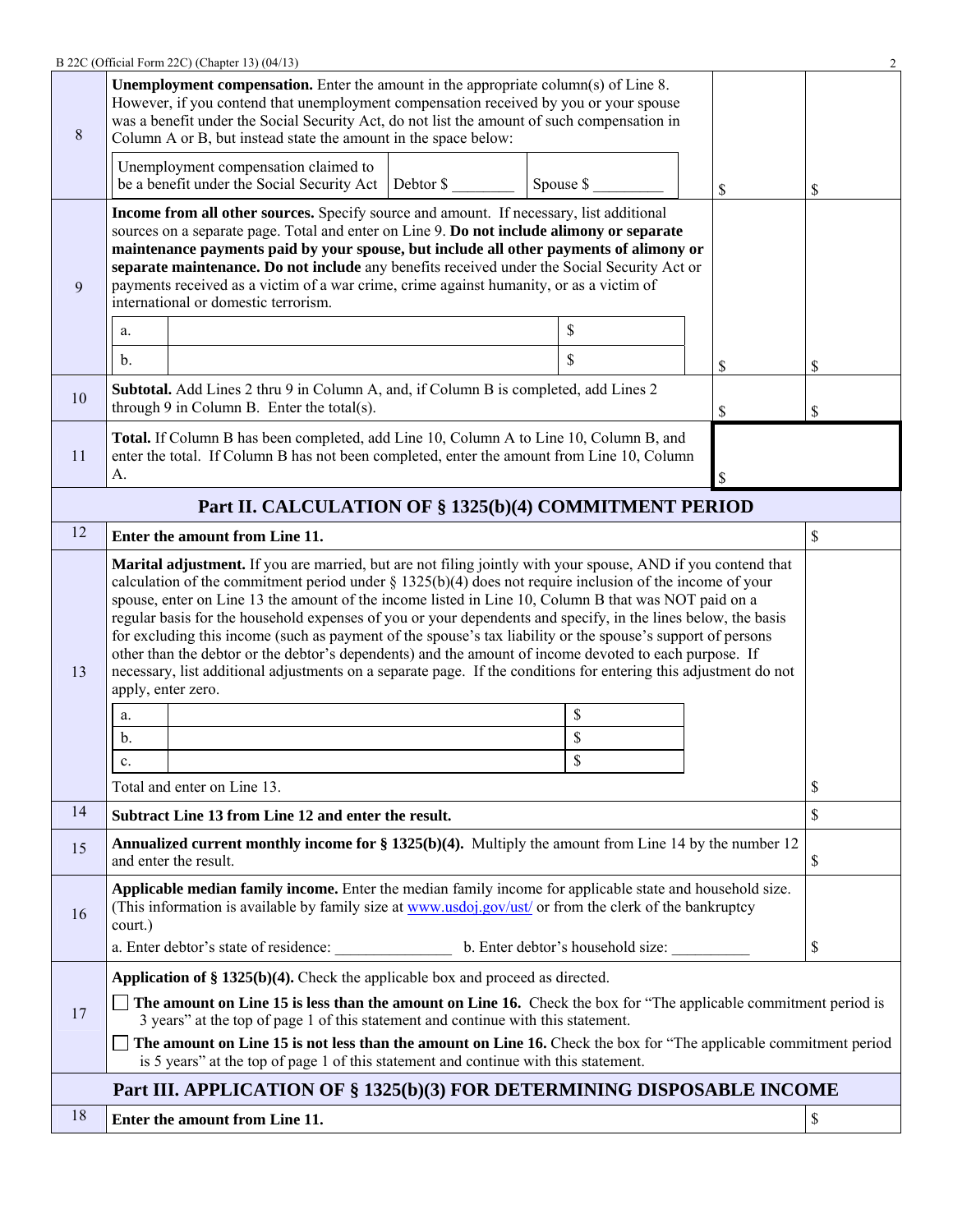|     |                                                                                                                                                                                                                                                                                                                                                                                                                                                                                                                                                                                                                                                                                                                                                                                                                                                                                                                                                                                                                                                                                                                                                        | B 22C (Official Form 22C) (Chapter 13) (04/13)                                                                                                                                                                                                                                                                                                                                                                                                                                                        |  |        |                   |                                  |    | 3           |  |
|-----|--------------------------------------------------------------------------------------------------------------------------------------------------------------------------------------------------------------------------------------------------------------------------------------------------------------------------------------------------------------------------------------------------------------------------------------------------------------------------------------------------------------------------------------------------------------------------------------------------------------------------------------------------------------------------------------------------------------------------------------------------------------------------------------------------------------------------------------------------------------------------------------------------------------------------------------------------------------------------------------------------------------------------------------------------------------------------------------------------------------------------------------------------------|-------------------------------------------------------------------------------------------------------------------------------------------------------------------------------------------------------------------------------------------------------------------------------------------------------------------------------------------------------------------------------------------------------------------------------------------------------------------------------------------------------|--|--------|-------------------|----------------------------------|----|-------------|--|
| 19  | Marital adjustment. If you are married, but are not filing jointly with your spouse, enter on Line 19 the total<br>of any income listed in Line 10, Column B that was NOT paid on a regular basis for the household expenses<br>of the debtor or the debtor's dependents. Specify in the lines below the basis for excluding the Column B<br>income (such as payment of the spouse's tax liability or the spouse's support of persons other than the debtor<br>or the debtor's dependents) and the amount of income devoted to each purpose. If necessary, list additional<br>adjustments on a separate page. If the conditions for entering this adjustment do not apply, enter zero.                                                                                                                                                                                                                                                                                                                                                                                                                                                                 |                                                                                                                                                                                                                                                                                                                                                                                                                                                                                                       |  |        |                   |                                  |    |             |  |
|     | \$<br>a.                                                                                                                                                                                                                                                                                                                                                                                                                                                                                                                                                                                                                                                                                                                                                                                                                                                                                                                                                                                                                                                                                                                                               |                                                                                                                                                                                                                                                                                                                                                                                                                                                                                                       |  |        |                   |                                  |    |             |  |
|     | b.                                                                                                                                                                                                                                                                                                                                                                                                                                                                                                                                                                                                                                                                                                                                                                                                                                                                                                                                                                                                                                                                                                                                                     |                                                                                                                                                                                                                                                                                                                                                                                                                                                                                                       |  |        |                   | \$                               |    |             |  |
|     | c.                                                                                                                                                                                                                                                                                                                                                                                                                                                                                                                                                                                                                                                                                                                                                                                                                                                                                                                                                                                                                                                                                                                                                     |                                                                                                                                                                                                                                                                                                                                                                                                                                                                                                       |  |        |                   | \$                               |    |             |  |
|     |                                                                                                                                                                                                                                                                                                                                                                                                                                                                                                                                                                                                                                                                                                                                                                                                                                                                                                                                                                                                                                                                                                                                                        | Total and enter on Line 19.                                                                                                                                                                                                                                                                                                                                                                                                                                                                           |  |        |                   |                                  |    | \$          |  |
| 20  |                                                                                                                                                                                                                                                                                                                                                                                                                                                                                                                                                                                                                                                                                                                                                                                                                                                                                                                                                                                                                                                                                                                                                        | <b>Current monthly income for § 1325(b)(3).</b> Subtract Line 19 from Line 18 and enter the result.                                                                                                                                                                                                                                                                                                                                                                                                   |  |        |                   |                                  |    | $\mathbf S$ |  |
| 21  |                                                                                                                                                                                                                                                                                                                                                                                                                                                                                                                                                                                                                                                                                                                                                                                                                                                                                                                                                                                                                                                                                                                                                        | <b>Annualized current monthly income for § 1325(b)(3).</b> Multiply the amount from Line 20 by the number 12<br>and enter the result.                                                                                                                                                                                                                                                                                                                                                                 |  |        |                   |                                  |    | \$          |  |
| 22  |                                                                                                                                                                                                                                                                                                                                                                                                                                                                                                                                                                                                                                                                                                                                                                                                                                                                                                                                                                                                                                                                                                                                                        | Applicable median family income. Enter the amount from Line 16.                                                                                                                                                                                                                                                                                                                                                                                                                                       |  |        |                   |                                  |    | \$          |  |
|     |                                                                                                                                                                                                                                                                                                                                                                                                                                                                                                                                                                                                                                                                                                                                                                                                                                                                                                                                                                                                                                                                                                                                                        | Application of $\S$ 1325(b)(3). Check the applicable box and proceed as directed.                                                                                                                                                                                                                                                                                                                                                                                                                     |  |        |                   |                                  |    |             |  |
| 23  |                                                                                                                                                                                                                                                                                                                                                                                                                                                                                                                                                                                                                                                                                                                                                                                                                                                                                                                                                                                                                                                                                                                                                        | The amount on Line 21 is more than the amount on Line 22. Check the box for "Disposable income is determined"<br>under § 1325(b)(3)" at the top of page 1 of this statement and complete the remaining parts of this statement.<br>The amount on Line 21 is not more than the amount on Line 22. Check the box for "Disposable income is not<br>determined under § 1325(b)(3)" at the top of page 1 of this statement and complete Part VII of this statement. Do not<br>complete Parts IV, V, or VI. |  |        |                   |                                  |    |             |  |
|     |                                                                                                                                                                                                                                                                                                                                                                                                                                                                                                                                                                                                                                                                                                                                                                                                                                                                                                                                                                                                                                                                                                                                                        | Part IV. CALCULATION OF DEDUCTIONS FROM INCOME                                                                                                                                                                                                                                                                                                                                                                                                                                                        |  |        |                   |                                  |    |             |  |
|     |                                                                                                                                                                                                                                                                                                                                                                                                                                                                                                                                                                                                                                                                                                                                                                                                                                                                                                                                                                                                                                                                                                                                                        | <b>Subpart A: Deductions under Standards of the Internal Revenue Service (IRS)</b>                                                                                                                                                                                                                                                                                                                                                                                                                    |  |        |                   |                                  |    |             |  |
| 24A | National Standards: food, apparel and services, housekeeping supplies, personal care, and<br>miscellaneous. Enter in Line 24A the "Total" amount from IRS National Standards for Allowable Living<br>Expenses for the applicable number of persons. (This information is available at www.usdoj.gov/ust/ or from<br>the clerk of the bankruptcy court.) The applicable number of persons is the number that would currently be<br>allowed as exemptions on your federal income tax return, plus the number of any additional dependents<br>whom you support.                                                                                                                                                                                                                                                                                                                                                                                                                                                                                                                                                                                           |                                                                                                                                                                                                                                                                                                                                                                                                                                                                                                       |  |        |                   |                                  | \$ |             |  |
| 24B | National Standards: health care. Enter in Line al below the amount from IRS National Standards for Out-<br>of-Pocket Health Care for persons under 65 years of age, and in Line a2 the IRS National Standards for Out-<br>of-Pocket Health Care for persons 65 years of age or older. (This information is available at<br>www.usdoj.gov/ust/ or from the clerk of the bankruptcy court.) Enter in Line b1 the applicable number of<br>persons who are under 65 years of age, and enter in Line b2 the applicable number of persons who are 65<br>years of age or older. (The applicable number of persons in each age category is the number in that category<br>that would currently be allowed as exemptions on your federal income tax return, plus the number of any<br>additional dependents whom you support.) Multiply Line a1 by Line b1 to obtain a total amount for persons<br>under 65, and enter the result in Line c1. Multiply Line a2 by Line b2 to obtain a total amount for persons 65<br>and older, and enter the result in Line c2. Add Lines c1 and c2 to obtain a total health care amount, and enter<br>the result in Line 24B. |                                                                                                                                                                                                                                                                                                                                                                                                                                                                                                       |  |        |                   |                                  |    |             |  |
|     |                                                                                                                                                                                                                                                                                                                                                                                                                                                                                                                                                                                                                                                                                                                                                                                                                                                                                                                                                                                                                                                                                                                                                        | Persons under 65 years of age                                                                                                                                                                                                                                                                                                                                                                                                                                                                         |  |        |                   | Persons 65 years of age or older |    |             |  |
|     | $a1$ .                                                                                                                                                                                                                                                                                                                                                                                                                                                                                                                                                                                                                                                                                                                                                                                                                                                                                                                                                                                                                                                                                                                                                 | Allowance per person                                                                                                                                                                                                                                                                                                                                                                                                                                                                                  |  | a2.    |                   | Allowance per person             |    |             |  |
|     | b1.                                                                                                                                                                                                                                                                                                                                                                                                                                                                                                                                                                                                                                                                                                                                                                                                                                                                                                                                                                                                                                                                                                                                                    | Number of persons                                                                                                                                                                                                                                                                                                                                                                                                                                                                                     |  | b2.    | Number of persons |                                  |    |             |  |
|     | $c1$ .                                                                                                                                                                                                                                                                                                                                                                                                                                                                                                                                                                                                                                                                                                                                                                                                                                                                                                                                                                                                                                                                                                                                                 | Subtotal                                                                                                                                                                                                                                                                                                                                                                                                                                                                                              |  | $c2$ . | Subtotal          |                                  |    | \$          |  |
| 25A | Local Standards: housing and utilities; non-mortgage expenses. Enter the amount of the IRS Housing and<br>Utilities Standards; non-mortgage expenses for the applicable county and family size. (This information is<br>available at www.usdoj.gov/ust/ or from the clerk of the bankruptcy court). The applicable family size<br>consists of the number that would currently be allowed as exemptions on your federal income tax return, plus<br>the number of any additional dependents whom you support.                                                                                                                                                                                                                                                                                                                                                                                                                                                                                                                                                                                                                                            |                                                                                                                                                                                                                                                                                                                                                                                                                                                                                                       |  |        |                   | \$                               |    |             |  |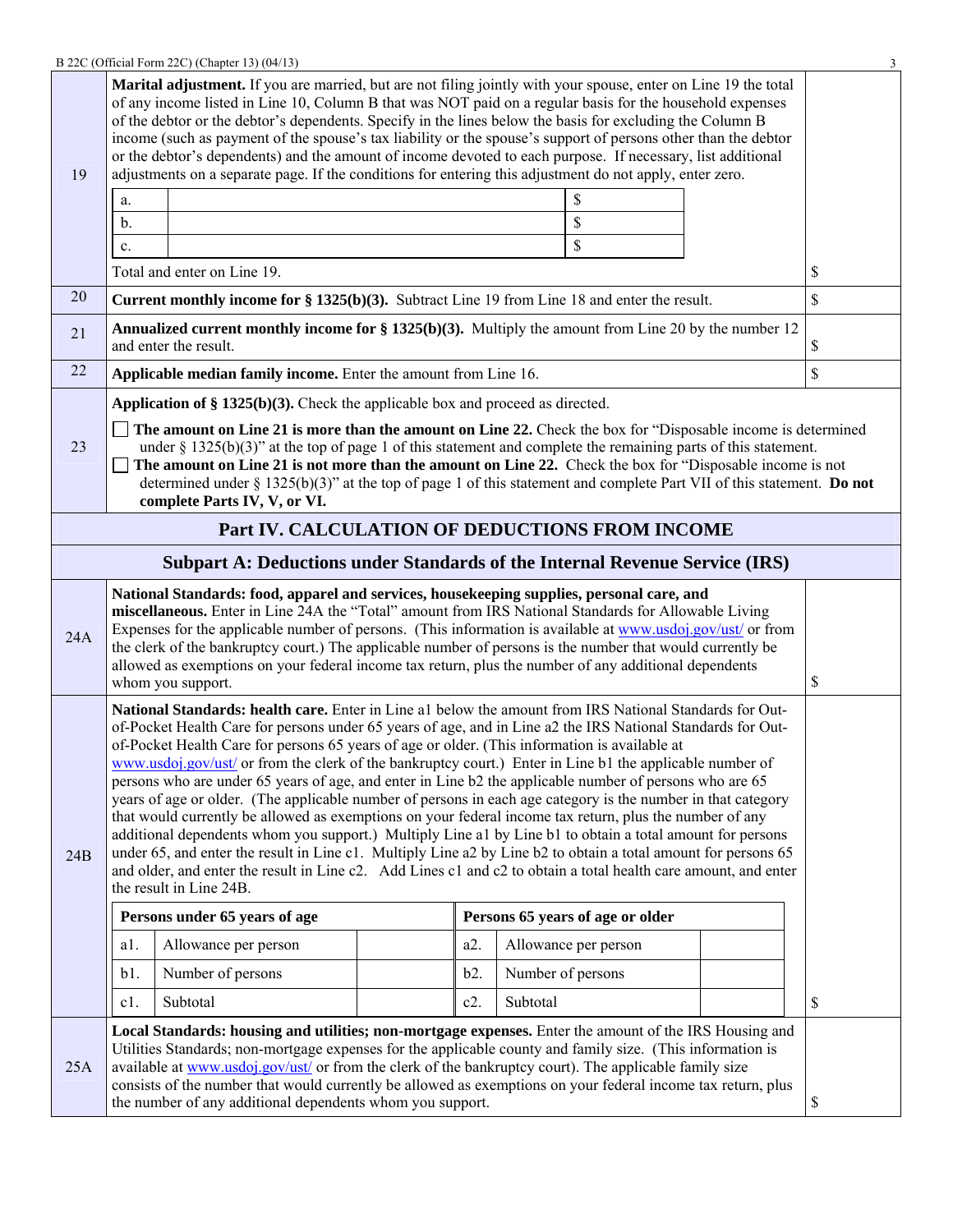| B 22C (Official Form 22C) (Chapter 13) (04/13) |  |
|------------------------------------------------|--|
|------------------------------------------------|--|

|     |                                                                                                                                                                                                                                                                                                                                                                                                                                                                                                                                                                                                                                                                                                                                                                                                                                                                                                                                                                     | B 22C (Official Form 22C) (Chapter 13) (04/13)                                              |                              | 4  |  |  |
|-----|---------------------------------------------------------------------------------------------------------------------------------------------------------------------------------------------------------------------------------------------------------------------------------------------------------------------------------------------------------------------------------------------------------------------------------------------------------------------------------------------------------------------------------------------------------------------------------------------------------------------------------------------------------------------------------------------------------------------------------------------------------------------------------------------------------------------------------------------------------------------------------------------------------------------------------------------------------------------|---------------------------------------------------------------------------------------------|------------------------------|----|--|--|
| 25B | Local Standards: housing and utilities; mortgage/rent expense. Enter, in Line a below, the amount of the<br>IRS Housing and Utilities Standards; mortgage/rent expense for your county and family size (this information<br>is available at www.usdoj.gov/ust/ or from the clerk of the bankruptcy court) (the applicable family size<br>consists of the number that would currently be allowed as exemptions on your federal income tax return, plus<br>the number of any additional dependents whom you support); enter on Line b the total of the Average<br>Monthly Payments for any debts secured by your home, as stated in Line 47; subtract Line b from Line a and<br>enter the result in Line 25B. Do not enter an amount less than zero.                                                                                                                                                                                                                  |                                                                                             |                              |    |  |  |
|     | a.                                                                                                                                                                                                                                                                                                                                                                                                                                                                                                                                                                                                                                                                                                                                                                                                                                                                                                                                                                  | IRS Housing and Utilities Standards; mortgage/rent expense                                  | \$                           |    |  |  |
|     | b.                                                                                                                                                                                                                                                                                                                                                                                                                                                                                                                                                                                                                                                                                                                                                                                                                                                                                                                                                                  | Average Monthly Payment for any debts secured by your<br>home, if any, as stated in Line 47 | \$                           |    |  |  |
|     | c.                                                                                                                                                                                                                                                                                                                                                                                                                                                                                                                                                                                                                                                                                                                                                                                                                                                                                                                                                                  | Net mortgage/rental expense                                                                 | Subtract Line b from Line a. | \$ |  |  |
| 26  | Local Standards: housing and utilities; adjustment. If you contend that the process set out in Lines 25A<br>and 25B does not accurately compute the allowance to which you are entitled under the IRS Housing and<br>Utilities Standards, enter any additional amount to which you contend you are entitled, and state the basis for<br>your contention in the space below:<br>\$                                                                                                                                                                                                                                                                                                                                                                                                                                                                                                                                                                                   |                                                                                             |                              |    |  |  |
| 27A | Local Standards: transportation; vehicle operation/public transportation expense. You are entitled to an<br>expense allowance in this category regardless of whether you pay the expenses of operating a vehicle and<br>regardless of whether you use public transportation.<br>Check the number of vehicles for which you pay the operating expenses or for which the operating expenses<br>are included as a contribution to your household expenses in Line 7. $\Box$ 0 $\Box$ 1 $\Box$ 2 or more.<br>If you checked 0, enter on Line 27A the "Public Transportation" amount from IRS Local Standards:<br>Transportation. If you checked 1 or 2 or more, enter on Line 27A the "Operating Costs" amount from IRS<br>Local Standards: Transportation for the applicable number of vehicles in the applicable Metropolitan<br>Statistical Area or Census Region. (These amounts are available at www.usdoj.gov/ust/ or from the clerk of<br>the bankruptcy court.) |                                                                                             |                              |    |  |  |
| 27B | Local Standards: transportation; additional public transportation expense. If you pay the operating<br>expenses for a vehicle and also use public transportation, and you contend that you are entitled to an<br>additional deduction for your public transportation expenses, enter on Line 27B the "Public Transportation"<br>amount from IRS Local Standards: Transportation. (This amount is available at www.usdoj.gov/ust/ or from<br>the clerk of the bankruptcy court.)                                                                                                                                                                                                                                                                                                                                                                                                                                                                                     |                                                                                             |                              |    |  |  |
| 28  | \$<br>Local Standards: transportation ownership/lease expense; Vehicle 1. Check the number of vehicles for<br>which you claim an ownership/lease expense. (You may not claim an ownership/lease expense for more than<br>two vehicles.)<br>$\Box$ 1 $\Box$ 2 or more.<br>Enter, in Line a below, the "Ownership Costs" for "One Car" from the IRS Local Standards: Transportation<br>(available at www.usdoj.gov/ust/ or from the clerk of the bankruptcy court); enter in Line b the total of the<br>Average Monthly Payments for any debts secured by Vehicle 1, as stated in Line 47; subtract Line b from<br>Line a and enter the result in Line 28. Do not enter an amount less than zero.<br>IRS Transportation Standards, Ownership Costs<br>\$<br>a.<br>Average Monthly Payment for any debts secured by Vehicle 1,<br>b.<br>as stated in Line 47<br>\$<br>Net ownership/lease expense for Vehicle 1<br>Subtract Line b from Line a.<br>\$<br>$c$ .         |                                                                                             |                              |    |  |  |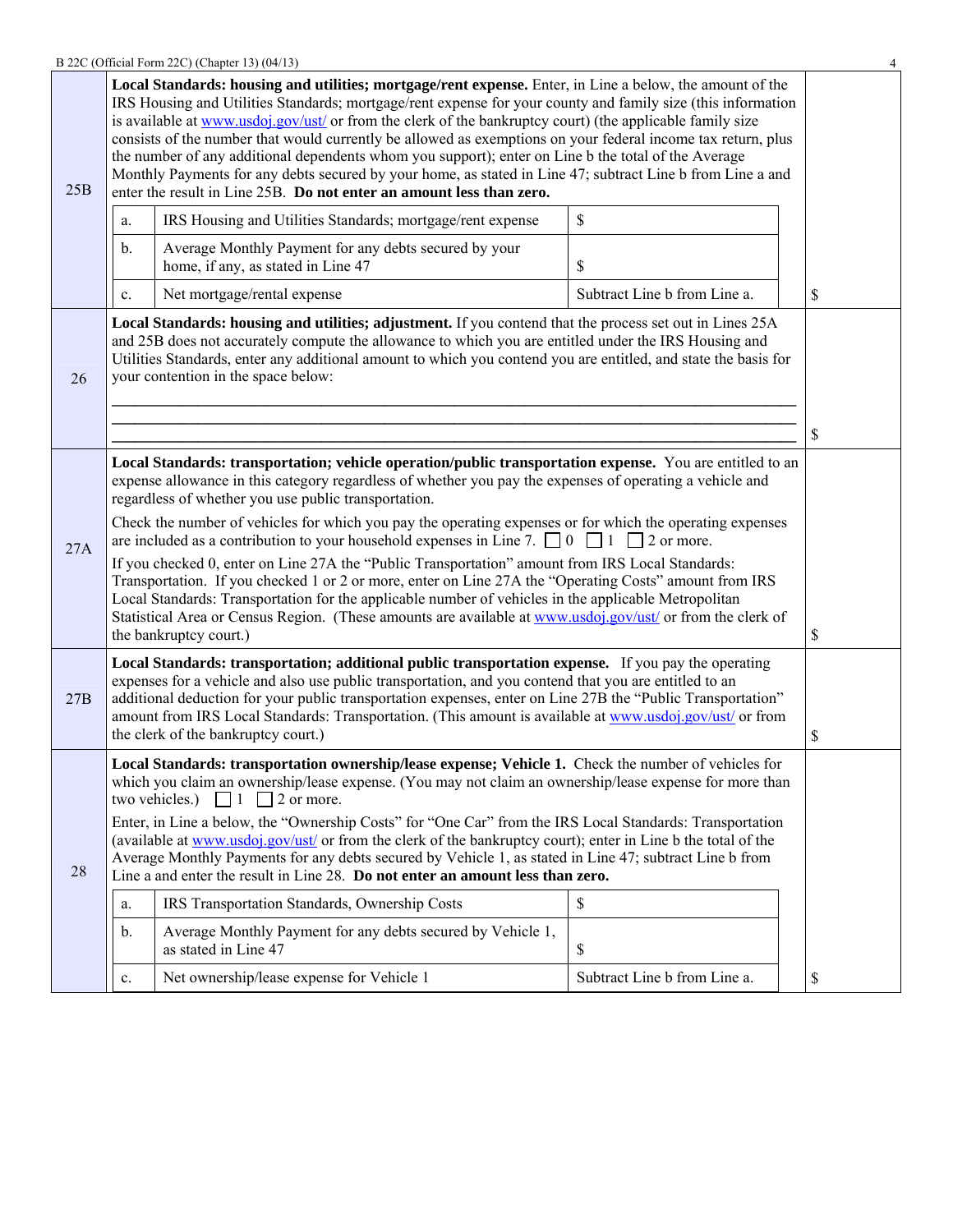|                                                                                                                                                                                                                                                                                                                                                                                                      |                                                                                                                                                                                                                                                                                                                                                                                                                                                  | B 22C (Official Form 22C) (Chapter 13) (04/13)                                                                                                                                                                                                                                                                             |                              | 5           |  |  |  |
|------------------------------------------------------------------------------------------------------------------------------------------------------------------------------------------------------------------------------------------------------------------------------------------------------------------------------------------------------------------------------------------------------|--------------------------------------------------------------------------------------------------------------------------------------------------------------------------------------------------------------------------------------------------------------------------------------------------------------------------------------------------------------------------------------------------------------------------------------------------|----------------------------------------------------------------------------------------------------------------------------------------------------------------------------------------------------------------------------------------------------------------------------------------------------------------------------|------------------------------|-------------|--|--|--|
| Local Standards: transportation ownership/lease expense; Vehicle 2. Complete this Line only if you<br>checked the "2 or more" Box in Line 28.                                                                                                                                                                                                                                                        |                                                                                                                                                                                                                                                                                                                                                                                                                                                  |                                                                                                                                                                                                                                                                                                                            |                              |             |  |  |  |
| 29                                                                                                                                                                                                                                                                                                                                                                                                   | Enter, in Line a below, the "Ownership Costs" for "One Car" from the IRS Local Standards: Transportation<br>(available at www.usdoj.gov/ust/ or from the clerk of the bankruptcy court); enter in Line b the total of the<br>Average Monthly Payments for any debts secured by Vehicle 2, as stated in Line 47; subtract Line b from<br>Line a and enter the result in Line 29. Do not enter an amount less than zero.                           |                                                                                                                                                                                                                                                                                                                            |                              |             |  |  |  |
|                                                                                                                                                                                                                                                                                                                                                                                                      | a.                                                                                                                                                                                                                                                                                                                                                                                                                                               | IRS Transportation Standards, Ownership Costs                                                                                                                                                                                                                                                                              | \$                           |             |  |  |  |
|                                                                                                                                                                                                                                                                                                                                                                                                      | b.                                                                                                                                                                                                                                                                                                                                                                                                                                               | Average Monthly Payment for any debts secured by Vehicle 2,<br>as stated in Line 47                                                                                                                                                                                                                                        | \$                           |             |  |  |  |
|                                                                                                                                                                                                                                                                                                                                                                                                      | c.                                                                                                                                                                                                                                                                                                                                                                                                                                               | Net ownership/lease expense for Vehicle 2                                                                                                                                                                                                                                                                                  | Subtract Line b from Line a. | \$          |  |  |  |
| 30                                                                                                                                                                                                                                                                                                                                                                                                   |                                                                                                                                                                                                                                                                                                                                                                                                                                                  | Other Necessary Expenses: taxes. Enter the total average monthly expense that you actually incur for all<br>federal, state, and local taxes, other than real estate and sales taxes, such as income taxes, self-employment<br>taxes, social-security taxes, and Medicare taxes. Do not include real estate or sales taxes. |                              | \$          |  |  |  |
| Other Necessary Expenses: involuntary deductions for employment. Enter the total average monthly<br>deductions that are required for your employment, such as mandatory retirement contributions, union dues,<br>31<br>and uniform costs. Do not include discretionary amounts, such as voluntary 401(k) contributions.                                                                              |                                                                                                                                                                                                                                                                                                                                                                                                                                                  |                                                                                                                                                                                                                                                                                                                            |                              |             |  |  |  |
| 32                                                                                                                                                                                                                                                                                                                                                                                                   | Other Necessary Expenses: life insurance. Enter total average monthly premiums that you actually pay for<br>term life insurance for yourself. Do not include premiums for insurance on your dependents, for whole<br>life or for any other form of insurance.                                                                                                                                                                                    |                                                                                                                                                                                                                                                                                                                            |                              |             |  |  |  |
| Other Necessary Expenses: court-ordered payments. Enter the total monthly amount that you are required<br>33<br>to pay pursuant to the order of a court or administrative agency, such as spousal or child support payments.<br>Do not include payments on past due obligations included in Line 49.                                                                                                 |                                                                                                                                                                                                                                                                                                                                                                                                                                                  |                                                                                                                                                                                                                                                                                                                            |                              |             |  |  |  |
| Other Necessary Expenses: education for employment or for a physically or mentally challenged child.<br>Enter the total average monthly amount that you actually expend for education that is a condition of<br>34<br>employment and for education that is required for a physically or mentally challenged dependent child for<br>whom no public education providing similar services is available. |                                                                                                                                                                                                                                                                                                                                                                                                                                                  |                                                                                                                                                                                                                                                                                                                            |                              |             |  |  |  |
| Other Necessary Expenses: childcare. Enter the total average monthly amount that you actually expend on<br>childcare—such as baby-sitting, day care, nursery and preschool. Do not include other educational<br>35<br>payments.                                                                                                                                                                      |                                                                                                                                                                                                                                                                                                                                                                                                                                                  |                                                                                                                                                                                                                                                                                                                            |                              | \$          |  |  |  |
| 36                                                                                                                                                                                                                                                                                                                                                                                                   | Other Necessary Expenses: health care. Enter the total average monthly amount that you actually expend<br>on health care that is required for the health and welfare of yourself or your dependents, that is not reimbursed<br>by insurance or paid by a health savings account, and that is in excess of the amount entered in Line 24B. Do<br>not include payments for health insurance or health savings accounts listed in Line 39.          |                                                                                                                                                                                                                                                                                                                            |                              | \$          |  |  |  |
| 37                                                                                                                                                                                                                                                                                                                                                                                                   | Other Necessary Expenses: telecommunication services. Enter the total average monthly amount that you<br>actually pay for telecommunication services other than your basic home telephone and cell phone service—<br>such as pagers, call waiting, caller id, special long distance, or internet service—to the extent necessary for<br>\$<br>your health and welfare or that of your dependents. Do not include any amount previously deducted. |                                                                                                                                                                                                                                                                                                                            |                              |             |  |  |  |
| 38                                                                                                                                                                                                                                                                                                                                                                                                   |                                                                                                                                                                                                                                                                                                                                                                                                                                                  | Total Expenses Allowed under IRS Standards. Enter the total of Lines 24 through 37.                                                                                                                                                                                                                                        |                              | $\mathbb S$ |  |  |  |
|                                                                                                                                                                                                                                                                                                                                                                                                      |                                                                                                                                                                                                                                                                                                                                                                                                                                                  | <b>Subpart B: Additional Living Expense Deductions</b>                                                                                                                                                                                                                                                                     |                              |             |  |  |  |
|                                                                                                                                                                                                                                                                                                                                                                                                      | Note: Do not include any expenses that you have listed in Lines 24-37                                                                                                                                                                                                                                                                                                                                                                            |                                                                                                                                                                                                                                                                                                                            |                              |             |  |  |  |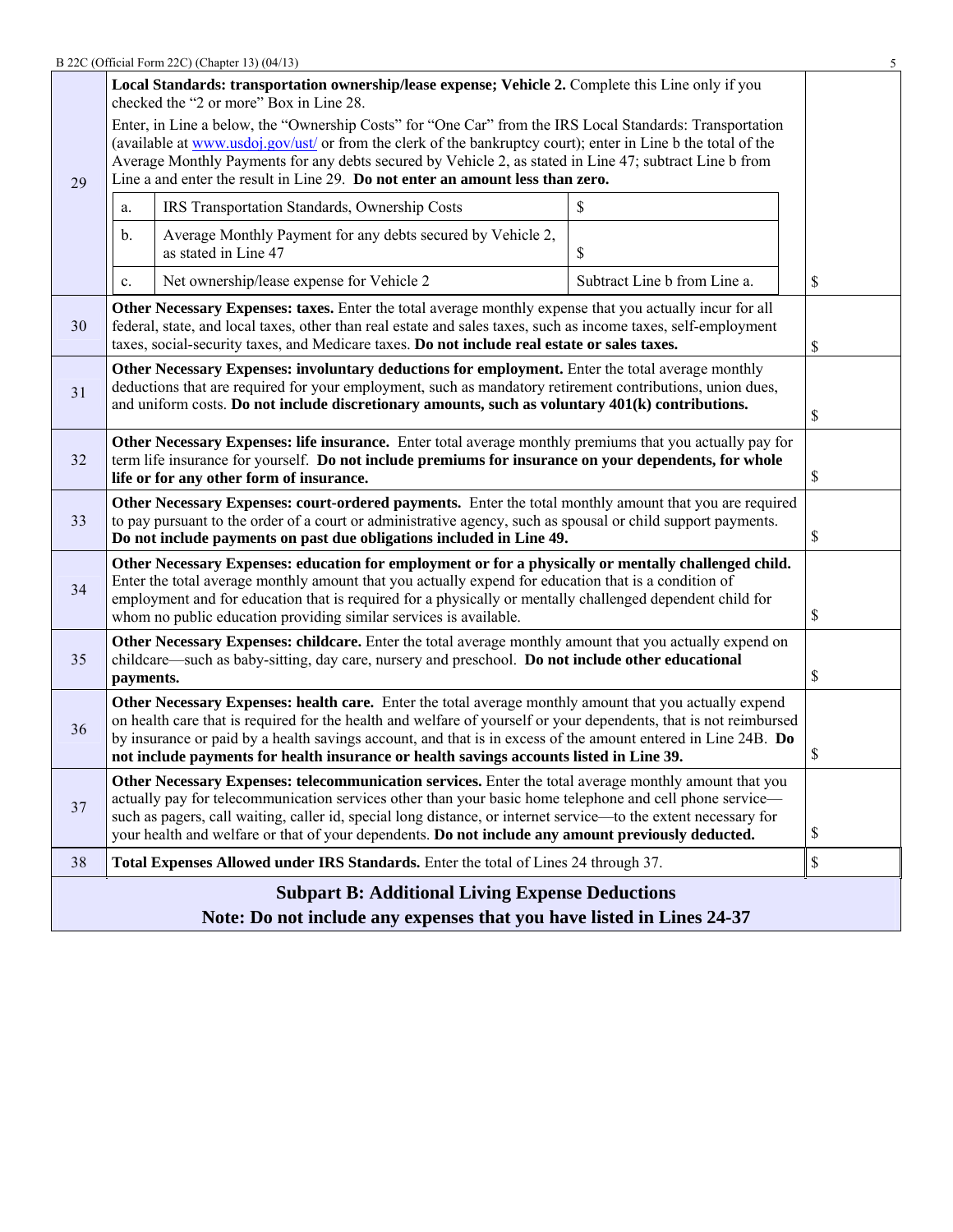|                                                                                                                                                                                                                                                                                                                                                                                                                                                                                         |                                                                                                                                                                                                                                                                                                                                                                                                                                                                                                                                                                                                                            | B 22C (Official Form 22C) (Chapter 13) (04/13) |                                                                                                                                                                                                                                                                                                                                                                                                         |  |                                     |                                                                        | 6  |
|-----------------------------------------------------------------------------------------------------------------------------------------------------------------------------------------------------------------------------------------------------------------------------------------------------------------------------------------------------------------------------------------------------------------------------------------------------------------------------------------|----------------------------------------------------------------------------------------------------------------------------------------------------------------------------------------------------------------------------------------------------------------------------------------------------------------------------------------------------------------------------------------------------------------------------------------------------------------------------------------------------------------------------------------------------------------------------------------------------------------------------|------------------------------------------------|---------------------------------------------------------------------------------------------------------------------------------------------------------------------------------------------------------------------------------------------------------------------------------------------------------------------------------------------------------------------------------------------------------|--|-------------------------------------|------------------------------------------------------------------------|----|
| Health Insurance, Disability Insurance, and Health Savings Account Expenses. List the monthly<br>expenses in the categories set out in lines a-c below that are reasonably necessary for yourself, your spouse, or<br>your dependents.                                                                                                                                                                                                                                                  |                                                                                                                                                                                                                                                                                                                                                                                                                                                                                                                                                                                                                            |                                                |                                                                                                                                                                                                                                                                                                                                                                                                         |  |                                     |                                                                        |    |
|                                                                                                                                                                                                                                                                                                                                                                                                                                                                                         | a.                                                                                                                                                                                                                                                                                                                                                                                                                                                                                                                                                                                                                         | Health Insurance                               |                                                                                                                                                                                                                                                                                                                                                                                                         |  | \$                                  |                                                                        |    |
| 39                                                                                                                                                                                                                                                                                                                                                                                                                                                                                      | b.                                                                                                                                                                                                                                                                                                                                                                                                                                                                                                                                                                                                                         | Disability Insurance                           |                                                                                                                                                                                                                                                                                                                                                                                                         |  | \$                                  |                                                                        |    |
|                                                                                                                                                                                                                                                                                                                                                                                                                                                                                         | c.                                                                                                                                                                                                                                                                                                                                                                                                                                                                                                                                                                                                                         | <b>Health Savings Account</b>                  |                                                                                                                                                                                                                                                                                                                                                                                                         |  | \$                                  |                                                                        |    |
|                                                                                                                                                                                                                                                                                                                                                                                                                                                                                         |                                                                                                                                                                                                                                                                                                                                                                                                                                                                                                                                                                                                                            | Total and enter on Line 39                     |                                                                                                                                                                                                                                                                                                                                                                                                         |  |                                     |                                                                        |    |
|                                                                                                                                                                                                                                                                                                                                                                                                                                                                                         | \$                                                                                                                                                                                                                                                                                                                                                                                                                                                                                                                                                                                                                         | space below:                                   | If you do not actually expend this total amount, state your actual total average monthly expenditures in the                                                                                                                                                                                                                                                                                            |  |                                     |                                                                        | \$ |
| 40                                                                                                                                                                                                                                                                                                                                                                                                                                                                                      |                                                                                                                                                                                                                                                                                                                                                                                                                                                                                                                                                                                                                            |                                                | Continued contributions to the care of household or family members. Enter the total average actual<br>monthly expenses that you will continue to pay for the reasonable and necessary care and support of an<br>elderly, chronically ill, or disabled member of your household or member of your immediate family who is<br>unable to pay for such expenses. Do not include payments listed in Line 34. |  |                                     |                                                                        | \$ |
| 41                                                                                                                                                                                                                                                                                                                                                                                                                                                                                      |                                                                                                                                                                                                                                                                                                                                                                                                                                                                                                                                                                                                                            |                                                | Protection against family violence. Enter the total average reasonably necessary monthly expenses that you<br>actually incur to maintain the safety of your family under the Family Violence Prevention and Services Act or<br>other applicable federal law. The nature of these expenses is required to be kept confidential by the court.                                                             |  |                                     |                                                                        | \$ |
| 42                                                                                                                                                                                                                                                                                                                                                                                                                                                                                      |                                                                                                                                                                                                                                                                                                                                                                                                                                                                                                                                                                                                                            |                                                | Home energy costs. Enter the total average monthly amount, in excess of the allowance specified by IRS<br>Local Standards for Housing and Utilities that you actually expend for home energy costs. You must provide<br>your case trustee with documentation of your actual expenses, and you must demonstrate that the<br>additional amount claimed is reasonable and necessary.                       |  |                                     |                                                                        | \$ |
| 43                                                                                                                                                                                                                                                                                                                                                                                                                                                                                      | Education expenses for dependent children under 18. Enter the total average monthly expenses that you<br>actually incur, not to exceed \$156.25 per child, for attendance at a private or public elementary or secondary<br>school by your dependent children less than 18 years of age. You must provide your case trustee with<br>documentation of your actual expenses, and you must explain why the amount claimed is reasonable<br>and necessary and not already accounted for in the IRS Standards.                                                                                                                  |                                                |                                                                                                                                                                                                                                                                                                                                                                                                         |  |                                     |                                                                        | \$ |
| Additional food and clothing expense. Enter the total average monthly amount by which your food and<br>clothing expenses exceed the combined allowances for food and clothing (apparel and services) in the IRS<br>44<br>National Standards, not to exceed 5% of those combined allowances. (This information is available at<br>www.usdoj.gov/ust/ or from the clerk of the bankruptcy court.) You must demonstrate that the additional<br>amount claimed is reasonable and necessary. |                                                                                                                                                                                                                                                                                                                                                                                                                                                                                                                                                                                                                            |                                                |                                                                                                                                                                                                                                                                                                                                                                                                         |  |                                     | \$                                                                     |    |
| 45                                                                                                                                                                                                                                                                                                                                                                                                                                                                                      |                                                                                                                                                                                                                                                                                                                                                                                                                                                                                                                                                                                                                            |                                                | Charitable contributions. Enter the amount reasonably necessary for you to expend each month on<br>charitable contributions in the form of cash or financial instruments to a charitable organization as defined in<br>$26$ U.S.C. § 170(c)(1)-(2). Do not include any amount in excess of 15% of your gross monthly income.                                                                            |  |                                     |                                                                        | \$ |
| 46                                                                                                                                                                                                                                                                                                                                                                                                                                                                                      |                                                                                                                                                                                                                                                                                                                                                                                                                                                                                                                                                                                                                            |                                                | Total Additional Expense Deductions under § 707(b). Enter the total of Lines 39 through 45.                                                                                                                                                                                                                                                                                                             |  |                                     |                                                                        | \$ |
|                                                                                                                                                                                                                                                                                                                                                                                                                                                                                         |                                                                                                                                                                                                                                                                                                                                                                                                                                                                                                                                                                                                                            |                                                | <b>Subpart C: Deductions for Debt Payment</b>                                                                                                                                                                                                                                                                                                                                                           |  |                                     |                                                                        |    |
|                                                                                                                                                                                                                                                                                                                                                                                                                                                                                         | Future payments on secured claims. For each of your debts that is secured by an interest in property that<br>you own, list the name of the creditor, identify the property securing the debt, state the Average Monthly<br>Payment, and check whether the payment includes taxes or insurance. The Average Monthly Payment is the<br>total of all amounts scheduled as contractually due to each Secured Creditor in the 60 months following the<br>filing of the bankruptcy case, divided by 60. If necessary, list additional entries on a separate page. Enter the<br>total of the Average Monthly Payments on Line 47. |                                                |                                                                                                                                                                                                                                                                                                                                                                                                         |  |                                     |                                                                        |    |
| 47                                                                                                                                                                                                                                                                                                                                                                                                                                                                                      | a.                                                                                                                                                                                                                                                                                                                                                                                                                                                                                                                                                                                                                         | Name of Creditor                               | Property Securing the Debt                                                                                                                                                                                                                                                                                                                                                                              |  | Average<br>Monthly<br>Payment<br>\$ | Does payment<br>include taxes<br>or insurance?<br>$\Box$ yes $\Box$ no |    |
|                                                                                                                                                                                                                                                                                                                                                                                                                                                                                         | b.                                                                                                                                                                                                                                                                                                                                                                                                                                                                                                                                                                                                                         |                                                |                                                                                                                                                                                                                                                                                                                                                                                                         |  | \$                                  | $\Box$ yes $\Box$ no                                                   |    |
|                                                                                                                                                                                                                                                                                                                                                                                                                                                                                         | c.                                                                                                                                                                                                                                                                                                                                                                                                                                                                                                                                                                                                                         |                                                |                                                                                                                                                                                                                                                                                                                                                                                                         |  | \$                                  | $\Box$ yes $\Box$ no                                                   |    |
|                                                                                                                                                                                                                                                                                                                                                                                                                                                                                         |                                                                                                                                                                                                                                                                                                                                                                                                                                                                                                                                                                                                                            |                                                |                                                                                                                                                                                                                                                                                                                                                                                                         |  | Total: Add<br>Lines a, b, and c     |                                                                        | \$ |
|                                                                                                                                                                                                                                                                                                                                                                                                                                                                                         |                                                                                                                                                                                                                                                                                                                                                                                                                                                                                                                                                                                                                            |                                                |                                                                                                                                                                                                                                                                                                                                                                                                         |  |                                     |                                                                        |    |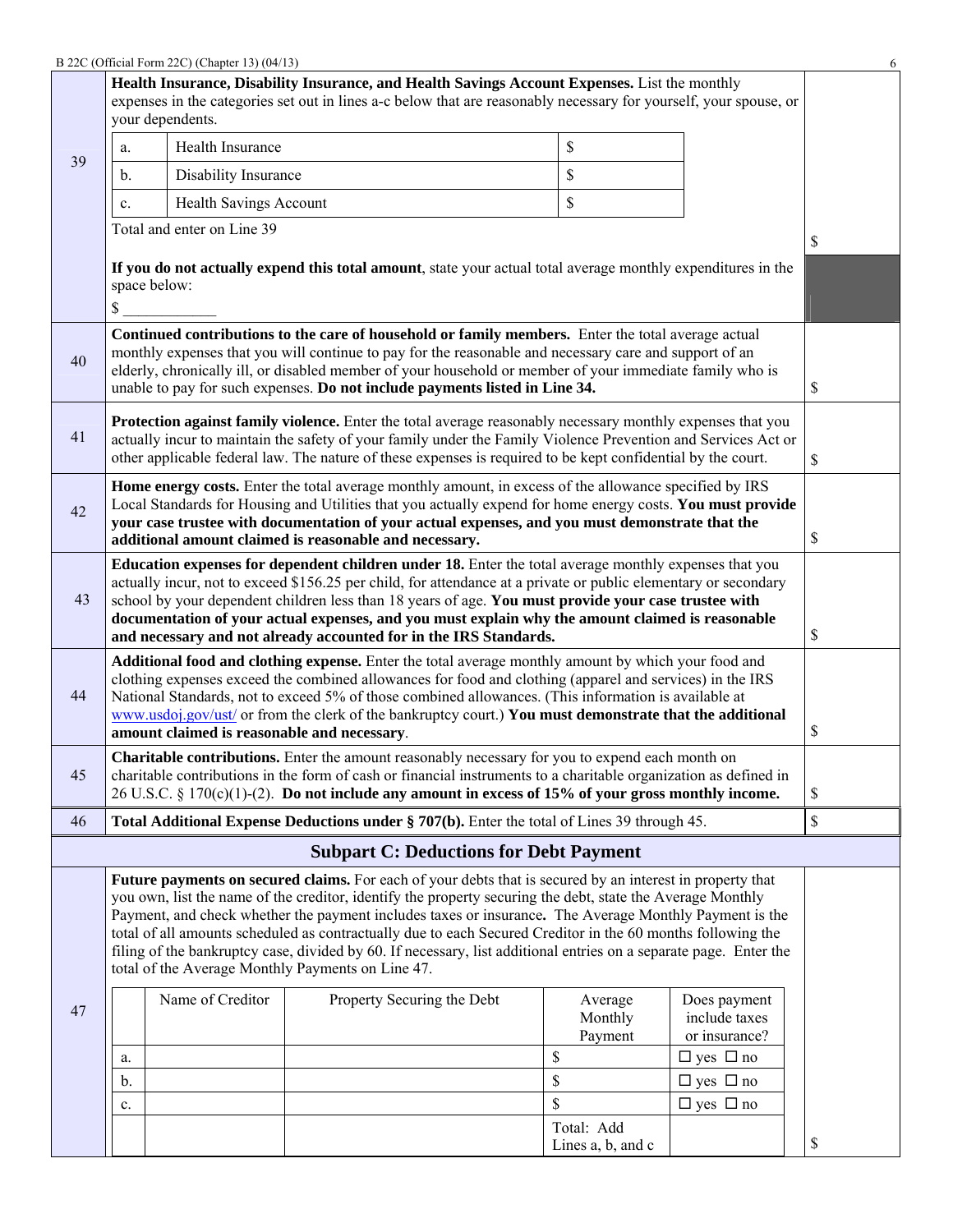|    |                                                                                                                                                                                                                                                                                                                                                                                                                                                                                                                                                                                | B 22C (Official Form 22C) (Chapter 13) (04/13) |                                                                                                                                                                                                  |                                                                                                                                                                                                                                                                                                                                                                                                                                                                                                                                                                         | 7             |  |
|----|--------------------------------------------------------------------------------------------------------------------------------------------------------------------------------------------------------------------------------------------------------------------------------------------------------------------------------------------------------------------------------------------------------------------------------------------------------------------------------------------------------------------------------------------------------------------------------|------------------------------------------------|--------------------------------------------------------------------------------------------------------------------------------------------------------------------------------------------------|-------------------------------------------------------------------------------------------------------------------------------------------------------------------------------------------------------------------------------------------------------------------------------------------------------------------------------------------------------------------------------------------------------------------------------------------------------------------------------------------------------------------------------------------------------------------------|---------------|--|
| 48 |                                                                                                                                                                                                                                                                                                                                                                                                                                                                                                                                                                                |                                                | such amounts in the following chart. If necessary, list additional entries on a separate page.                                                                                                   | Other payments on secured claims. If any of debts listed in Line 47 are secured by your primary residence,<br>a motor vehicle, or other property necessary for your support or the support of your dependents, you may<br>include in your deduction 1/60th of any amount (the "cure amount") that you must pay the creditor in addition<br>to the payments listed in Line 47, in order to maintain possession of the property. The cure amount would<br>include any sums in default that must be paid in order to avoid repossession or foreclosure. List and total any |               |  |
|    |                                                                                                                                                                                                                                                                                                                                                                                                                                                                                                                                                                                | Name of Creditor                               | Property Securing the Debt                                                                                                                                                                       | 1/60th of the Cure Amount                                                                                                                                                                                                                                                                                                                                                                                                                                                                                                                                               |               |  |
|    |                                                                                                                                                                                                                                                                                                                                                                                                                                                                                                                                                                                |                                                |                                                                                                                                                                                                  |                                                                                                                                                                                                                                                                                                                                                                                                                                                                                                                                                                         |               |  |
|    | a.                                                                                                                                                                                                                                                                                                                                                                                                                                                                                                                                                                             |                                                |                                                                                                                                                                                                  | \$                                                                                                                                                                                                                                                                                                                                                                                                                                                                                                                                                                      |               |  |
|    | b.                                                                                                                                                                                                                                                                                                                                                                                                                                                                                                                                                                             |                                                |                                                                                                                                                                                                  | \$                                                                                                                                                                                                                                                                                                                                                                                                                                                                                                                                                                      |               |  |
|    | c.                                                                                                                                                                                                                                                                                                                                                                                                                                                                                                                                                                             |                                                |                                                                                                                                                                                                  | \$                                                                                                                                                                                                                                                                                                                                                                                                                                                                                                                                                                      |               |  |
|    |                                                                                                                                                                                                                                                                                                                                                                                                                                                                                                                                                                                |                                                |                                                                                                                                                                                                  | Total: Add Lines a, b, and c                                                                                                                                                                                                                                                                                                                                                                                                                                                                                                                                            | \$            |  |
| 49 |                                                                                                                                                                                                                                                                                                                                                                                                                                                                                                                                                                                |                                                | filing. Do not include current obligations, such as those set out in Line 33.                                                                                                                    | Payments on prepetition priority claims. Enter the total amount, divided by 60, of all priority claims, such<br>as priority tax, child support and alimony claims, for which you were liable at the time of your bankruptcy                                                                                                                                                                                                                                                                                                                                             | \$            |  |
|    |                                                                                                                                                                                                                                                                                                                                                                                                                                                                                                                                                                                | resulting administrative expense.              |                                                                                                                                                                                                  | <b>Chapter 13 administrative expenses.</b> Multiply the amount in Line a by the amount in Line b, and enter the                                                                                                                                                                                                                                                                                                                                                                                                                                                         |               |  |
|    | a.                                                                                                                                                                                                                                                                                                                                                                                                                                                                                                                                                                             |                                                | Projected average monthly chapter 13 plan payment.                                                                                                                                               | \$                                                                                                                                                                                                                                                                                                                                                                                                                                                                                                                                                                      |               |  |
| 50 | $\mathbf b$ .                                                                                                                                                                                                                                                                                                                                                                                                                                                                                                                                                                  |                                                | Current multiplier for your district as determined under<br>schedules issued by the Executive Office for United States<br>Trustees. (This information is available at www.usdoj.gov/ust/         |                                                                                                                                                                                                                                                                                                                                                                                                                                                                                                                                                                         |               |  |
|    |                                                                                                                                                                                                                                                                                                                                                                                                                                                                                                                                                                                | or from the clerk of the bankruptcy court.)    |                                                                                                                                                                                                  | X                                                                                                                                                                                                                                                                                                                                                                                                                                                                                                                                                                       |               |  |
|    | c.                                                                                                                                                                                                                                                                                                                                                                                                                                                                                                                                                                             |                                                | Average monthly administrative expense of chapter 13 case                                                                                                                                        | Total: Multiply Lines a and b                                                                                                                                                                                                                                                                                                                                                                                                                                                                                                                                           | \$            |  |
| 51 |                                                                                                                                                                                                                                                                                                                                                                                                                                                                                                                                                                                |                                                | Total Deductions for Debt Payment. Enter the total of Lines 47 through 50.                                                                                                                       |                                                                                                                                                                                                                                                                                                                                                                                                                                                                                                                                                                         | $\mathsf{\$}$ |  |
|    |                                                                                                                                                                                                                                                                                                                                                                                                                                                                                                                                                                                |                                                | <b>Subpart D: Total Deductions from Income</b>                                                                                                                                                   |                                                                                                                                                                                                                                                                                                                                                                                                                                                                                                                                                                         |               |  |
| 52 |                                                                                                                                                                                                                                                                                                                                                                                                                                                                                                                                                                                |                                                | Total of all deductions from income. Enter the total of Lines 38, 46, and 51.                                                                                                                    |                                                                                                                                                                                                                                                                                                                                                                                                                                                                                                                                                                         | \$            |  |
|    |                                                                                                                                                                                                                                                                                                                                                                                                                                                                                                                                                                                |                                                |                                                                                                                                                                                                  | Part V. DETERMINATION OF DISPOSABLE INCOME UNDER § 1325(b)(2)                                                                                                                                                                                                                                                                                                                                                                                                                                                                                                           |               |  |
| 53 |                                                                                                                                                                                                                                                                                                                                                                                                                                                                                                                                                                                |                                                | Total current monthly income. Enter the amount from Line 20.                                                                                                                                     |                                                                                                                                                                                                                                                                                                                                                                                                                                                                                                                                                                         | \$            |  |
| 54 |                                                                                                                                                                                                                                                                                                                                                                                                                                                                                                                                                                                |                                                | <b>Support income.</b> Enter the monthly average of any child support payments, foster care payments, or<br>nonbankruptcy law, to the extent reasonably necessary to be expended for such child. | disability payments for a dependent child, reported in Part I, that you received in accordance with applicable                                                                                                                                                                                                                                                                                                                                                                                                                                                          | \$            |  |
| 55 | <b>Qualified retirement deductions.</b> Enter the monthly total of (a) all amounts withheld by your employer from<br>wages as contributions for qualified retirement plans, as specified in $\S$ 541(b)(7) and (b) all required<br>repayments of loans from retirement plans, as specified in $\S 362(b)(19)$ .                                                                                                                                                                                                                                                                |                                                |                                                                                                                                                                                                  |                                                                                                                                                                                                                                                                                                                                                                                                                                                                                                                                                                         |               |  |
| 56 |                                                                                                                                                                                                                                                                                                                                                                                                                                                                                                                                                                                |                                                | <b>Total of all deductions allowed under § 707(b)(2).</b> Enter the amount from Line 52.                                                                                                         |                                                                                                                                                                                                                                                                                                                                                                                                                                                                                                                                                                         | \$            |  |
|    | <b>Deduction for special circumstances.</b> If there are special circumstances that justify additional expenses for<br>which there is no reasonable alternative, describe the special circumstances and the resulting expenses in lines<br>a-c below. If necessary, list additional entries on a separate page. Total the expenses and enter the total in<br>Line 57. You must provide your case trustee with documentation of these expenses and you must<br>provide a detailed explanation of the special circumstances that make such expenses necessary and<br>reasonable. |                                                |                                                                                                                                                                                                  |                                                                                                                                                                                                                                                                                                                                                                                                                                                                                                                                                                         |               |  |
| 57 |                                                                                                                                                                                                                                                                                                                                                                                                                                                                                                                                                                                | Nature of special circumstances                |                                                                                                                                                                                                  | Amount of expense                                                                                                                                                                                                                                                                                                                                                                                                                                                                                                                                                       |               |  |
|    |                                                                                                                                                                                                                                                                                                                                                                                                                                                                                                                                                                                |                                                |                                                                                                                                                                                                  | \$                                                                                                                                                                                                                                                                                                                                                                                                                                                                                                                                                                      |               |  |
|    | a.                                                                                                                                                                                                                                                                                                                                                                                                                                                                                                                                                                             |                                                |                                                                                                                                                                                                  |                                                                                                                                                                                                                                                                                                                                                                                                                                                                                                                                                                         |               |  |
|    | b.                                                                                                                                                                                                                                                                                                                                                                                                                                                                                                                                                                             |                                                |                                                                                                                                                                                                  | \$                                                                                                                                                                                                                                                                                                                                                                                                                                                                                                                                                                      |               |  |
|    | $\mathbf{c}$ .                                                                                                                                                                                                                                                                                                                                                                                                                                                                                                                                                                 |                                                |                                                                                                                                                                                                  | \$                                                                                                                                                                                                                                                                                                                                                                                                                                                                                                                                                                      |               |  |
|    |                                                                                                                                                                                                                                                                                                                                                                                                                                                                                                                                                                                |                                                |                                                                                                                                                                                                  | Total: Add Lines a, b, and c                                                                                                                                                                                                                                                                                                                                                                                                                                                                                                                                            | \$            |  |